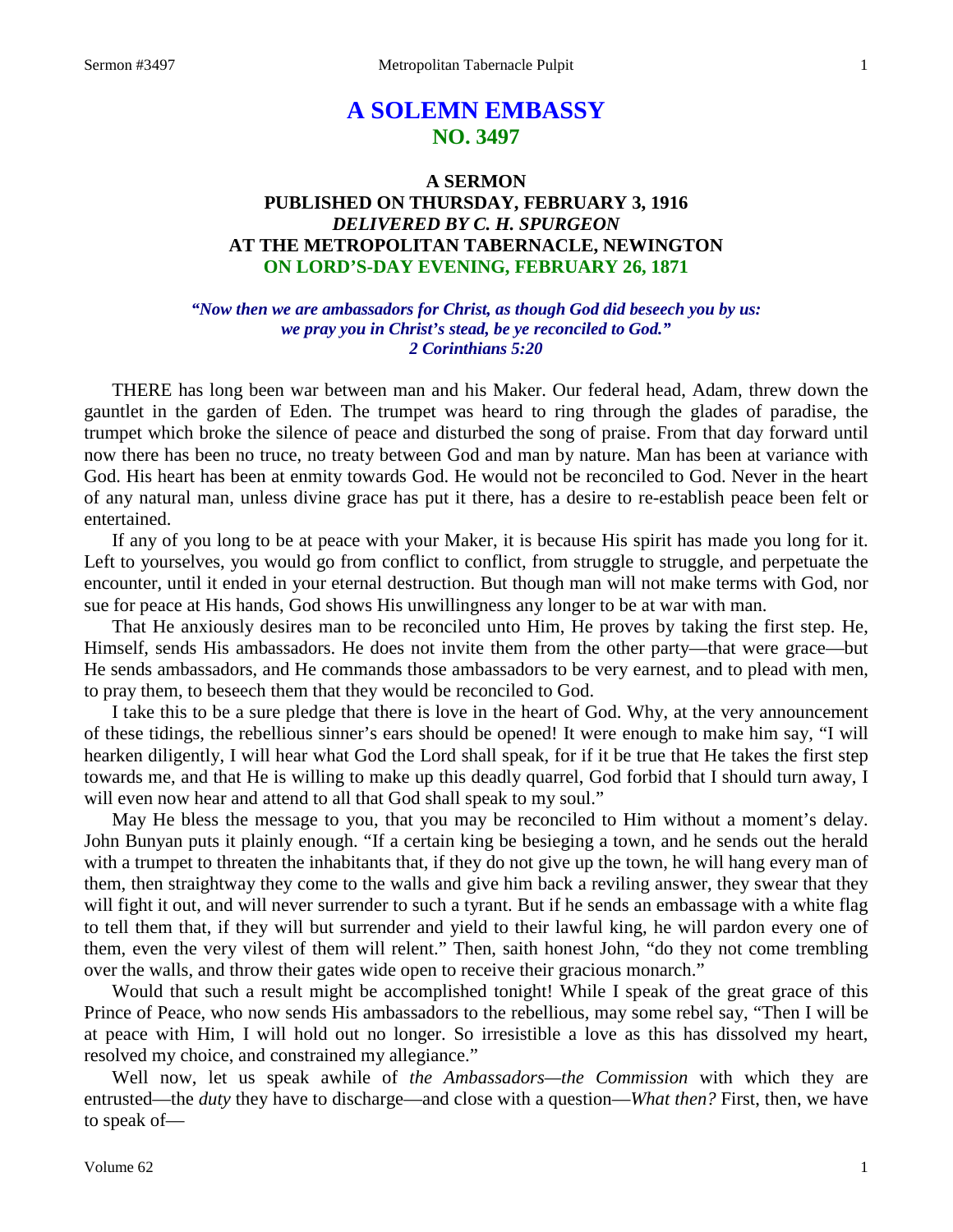## **I.** THE AMBASSADORS.

Welcome messengers are they! All nations, with one accord, have agreed to honor ambassadors. Strange, then, that all nations and all people should have conspired to dishonor the ambassadors of God! Which of God's ambassadors in the olden time was not persecuted, rejected, or slain? Were they not stoned, beheaded, sawn asunder? How continually they were maltreated and made to wander about in sheep-skins and goat-skins, though of them the world was not worthy!

But there have been some men to whom the ambassadors of God have always been welcome. The men whom God had ordained to eternal life. Those on whose behalf, from before all worlds, He had made an effectual covenant of peace. From them the ambassadors get a hearty welcome. Standing here to preach as an ambassador, I shall get but little attention from some of my audience. The proclamation of mercy will sound commonplace to many. They will turn on their heel and say, "There is nothing in it."

But mark you, the ambassador of God will be very welcome to some of you, who have bitterly felt your estrangement, to some whose hearts are prepared by a sense of ruin for the good tidings of redemption, to some in whom the secret mystery of predestination begins to work by the overt energy of effectual calling. These shall find their souls greatly but surely drawn to hail the proclamation of mercy that shall be made, and they will say, "How beautiful upon the mountains are the feet of them that bring glad tidings of peace, that publish salvation!"

Ambassadors are always *specially welcome to a people who are engaged in a war which is beyond their strength,* when their resources are exhausted, and the peril of defeat is imminent. If some tiny little principality has ventured to rebel against a great empire, when it is absolutely certain that its villages will be consumed, its provinces, ravaged, and that all its power will be crushed, ambassadors are pretty sure to receive a cordial welcome.

Ah! man, thou hast bid defiance to the King of heaven, whose power is irresistible, by whom rocks are thrown down, whose voice breaketh the cedars of Lebanon, whose hand controlleth the great deep sea. He it is who bindeth the clouds with a cord, and girdleth the earth with a belt! Angels that excel in strength cannot stand against Him. From the lofty battlements of heaven, He hurled down Satan, the great archangel, and the mighty host of rebellious morning stars! How canst thou stand against Him, shall the stubble contend with the fire? Shall the potter's vessel resist the rod of iron? What art thou but a moth, easily crushed beneath His finger!

The breath is in thy nostrils, and that is not thine own, how then canst thou, poor mortal, contend with Him who only hath immortality? What art thou but a moth, easily crushed beneath His finger! Thy breath broken more rapidly than a sear leaf by the wind! How canst thou venture to be at war with one who has heaven and earth at His command, who holds the keys of hell and of death, and who has Tophet as His source of ammunition against thee? Listen to His thunders, and let thy blood curdle! Let His lightning flash, and how art thou amazed! How, then, canst thou stand against the greatness of His power, or endure the terror of His wrath?

Happy for thee that terms of peace are proclaimed in your ears. God is willing to cease the warfare, He would not have thee be His adversary. Wilt thou not gladly accept what He proposeth to thee? Never, surely, was war more charged with disaster than that into which thou hast madly rushed.

An ambassador is always *welcome when the people have begun to feel the victorious force of the king.* Yonder province has already yielded. Certain cities have been taken by the sword and given up to be sacked. Now the poor miserable inhabitants are glad enough to get peace. They dread the foot of the conqueror now that they have felt its weight.

Doubtless there are some here present who have known the power of God in their conscience. Perhaps He has scared you with visions and frightened you with dreams. Though it be but the voice of a man that you heard, yet the law has been very terrible to you, and now you find no pleasure in your pleasure, no joy in your joys. God has begun to break your bones with conviction, He has made you feel that sin is a bitter thing, He has made you drunken with wormwood, and broken your teeth with gravel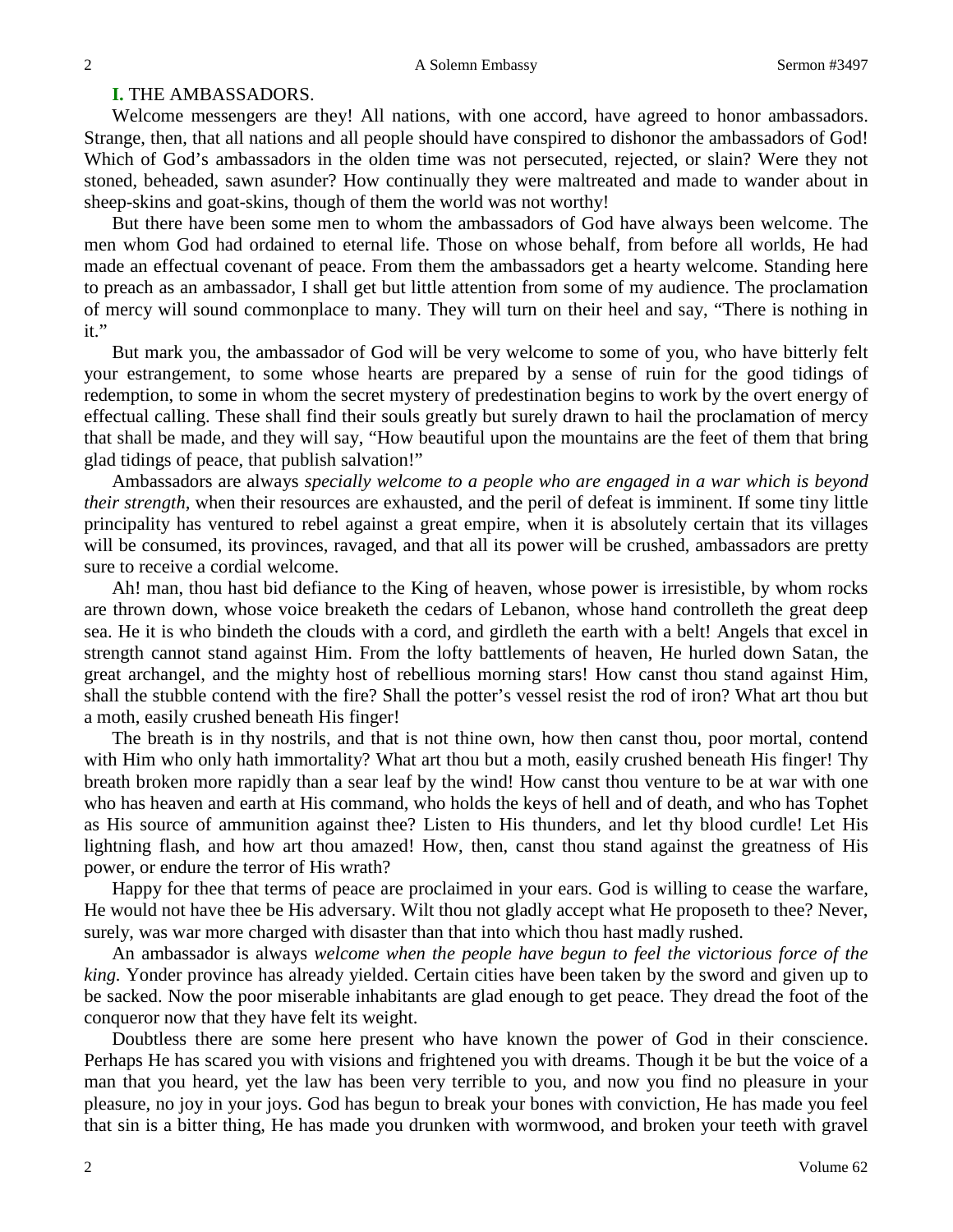#### Sermon #3497 **A Solemn Embassy** 3

stones. He has brought you down as the fool in the hundred and seventh psalm, by affliction and by labor, and you are crying out in anguish, "God be merciful to me a sinner!" Ay, doubtless, you that have once felt the weight of God's hand upon your conscience, will rejoice to hear that there is an embassage of peace sent to you.

An ambassador is likewise always *welcome to those who are laboring under a fear of total and speedy destruction.* If none of you are in that plight, I remember when I was, when I thought every day it was a marvel of mercies that I was kept alive, and wondered as I woke at morn that I was not lifting up my eyes with Dives in hell. Everything about Christ was precious to me then! I think I would have stood in the most crowded chapel, nor would I have been weary had I sat upon the hardest seat, no length of service would have wearied me, might I but have had an inkling that God would peradventure have mercy upon my soul.

My eyes were full of tears. My soul was faint with watching, and I would have kissed the feet of any man who would have told me the way of salvation. But, alas! it seemed as if no man cared for my soul, till at last God blessed a humble instrument to give light to His poor dark child. Hence, I know that the news of mercy will be exceedingly welcome to you who stand upon the jaws of hell, fearing that the gates will soon be bolted upon you, and that you will be forever lost. You will be ready to cry like our Methodist friends, "Hallelujah! Glory! Hallelujah! Bless the Lord!" whilst you hear that God still sends an embassage of peace to your soul.

Most acceptable too, is a messenger of peace *if the people know that he brings no hard terms*. When a certain king sent to the inhabitants of a town that he would make peace with them, provided he put out their right eyes and cut off their right hands, I am sure the tidings must have caused the utmost consternation, and the ambassador could not be very popular. But there are no hard terms in the Gospel. In fact, there are no terms, no conditions at all.

It is an unconditional peace which God makes with men. It is a Gospel which asks nothing of men, but gives them everything. The Lord saith, "My oxen and my fatlings are killed; all things are ready, come ye to the supper." There is nothing for man to get ready, all things are prepared. The terms—if I must use a word I do not like—are simple and easy. "Believe, and live." With what joy should a rebellious sinner hear the voice of the ambassador who brings no hard conditions from God.

And should not the fame of the King increase the zest with which the embassage is received? Comes it not from Him who cannot lie! No temporary peace is proposed that may presently be broken, but a peace that shall stand fast forever and ever. No temporary armistice, no brief interlude between the deeds of battle do we herald. Peace, eternal, unbroken peace, peace that shall endure in life and outlive death, peace which shall endure throughout eternity, we testify and make known to you.

This peace is proclaimed to all men. It is proclaimed without exception. "Whosoever believeth in the Lord Jesus Christ shall be saved." None are excluded hence but those who do themselves exclude. Such an ambassador bringing such a message must surely be a welcome messenger from his God. Let us ask now, What is—

## **II.** THE COMMISSION OF PEACE which God has entrusted us to proclaim?

The words are concise, the sense is transparent. "To wit, that God was in Christ, reconciling the world unto himself, not imputing their trespass unto them; and hath committed unto us the word of reconciliation." Let us open the commission. It lies in a nutshell. "Thus saith the Lord of hosts, As I live, saith the Lord GOD, I have no pleasure in the death of him that dieth, but had rather that he should turn unto me and live." "Come now, let us reason together, saith the LORD; though your sins be as scarlet they shall be as wool, though they be red like crimson they shall be whiter than snow."

Our commission begins with the announcement that God is love, that He is full of pity and compassion, that He is desirous to receive His creature back, that He willeth to forgive, and that He electeth, if it be consistent with the high attribute of His justice, to accept even the most rebellious, and to put them amongst His children.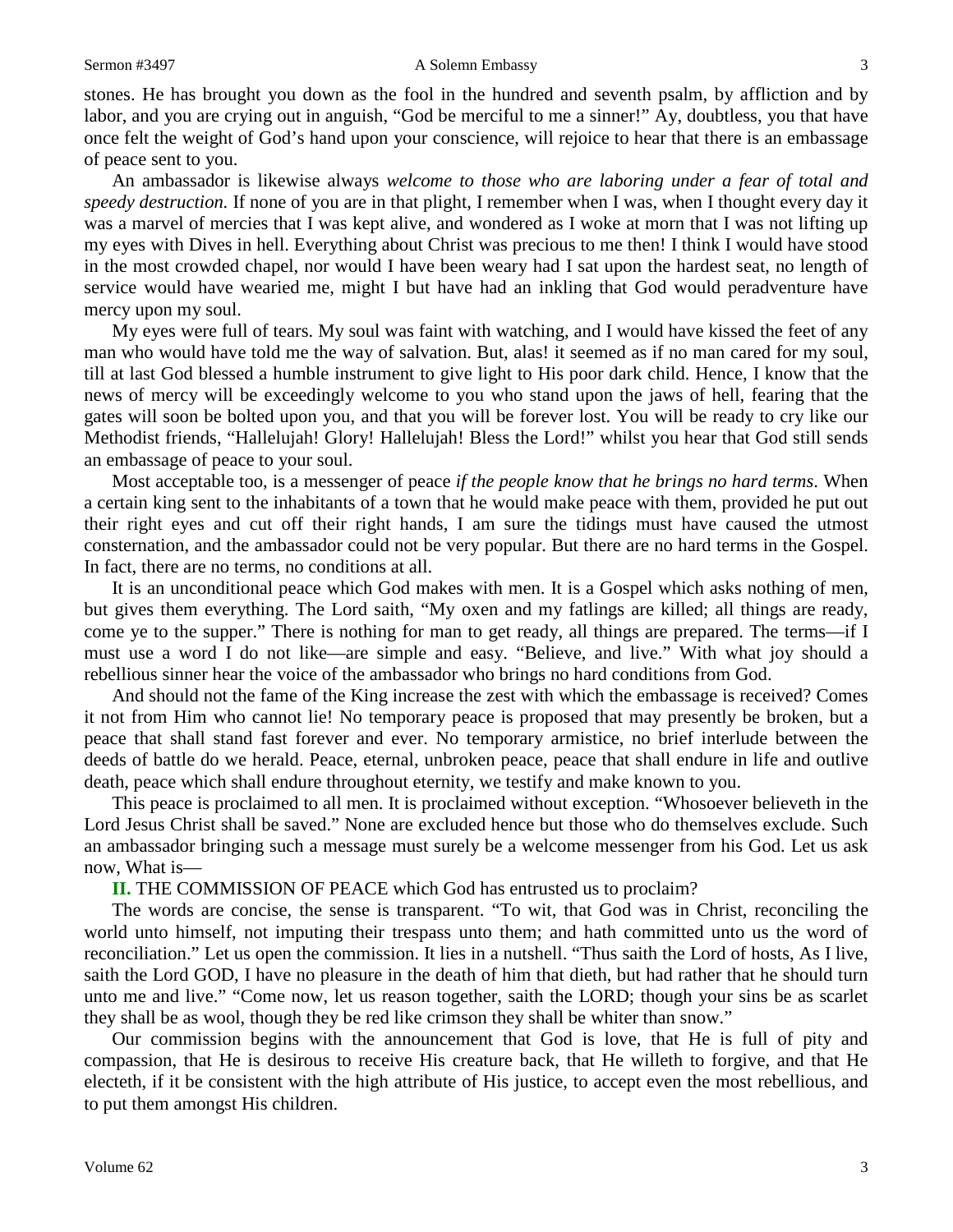Our commission goes on to disclose the manner, as well as the motive, of mercy. Inasmuch as God is love, He, in order to remove all difficulties in the way of pardoning rebels, has been pleased to give His only begotten Son that He might stand in the room, place, and stead of those whom God has chosen, their sins He engaged to take, to carry their sorrows, and to make an atonement on their behalf. Thus the justice of God should be satisfied, and His love flow over to the human race.

We declare, therefore, that God has given Christ, and He has made it a faithful saying, and worthy of all acceptation, that He came into the world to save sinners, even the very chief. Christ, the Son of God, has become man. Cheerfully and willingly He took upon Himself our nature, veiled the form of Deity in a humble garb of clay, was born of the Virgin Mary, lived a life of holiness, and died a death of sacrifice. Through this marvellous death of the Man, the God, Christ Jesus, God is at peace with His people. The peace is made already, for He is our peace.

God is at peace with every man for whom Jesus died. Jesus Christ stood in the room, place, and steed of His chosen people. Christ was punished for their sins. Justice cannot punish twice for one offense. Christ, the substitute, being punished, the sinner cannot be amenable for his own offenses. Those for whom Jesus died go free. The proclamation is that God is willing to be reconciled, that He is reconciled. It is an announcement, not that you may have peace merely, but that peace is made with God by Jesus Christ for you—full peace, without condition, not half-made, but wholly made, the penalty being completely paid to the last doit, and the sacrifice completely slaughtered till the last drop of blood had expiated the last offense.

But the proclamation needs something more to give us any satisfaction. Are there any tidings in it for you and me? Well, our message goes on to announce that whosoever in the wide world will come to Jesus Christ, and commit his cause to Him as Redeemer, Savior, and Friend, shall forthwith be at peace with God, receive full pardon for all offenses, and be welcomed as a favorite of the Most High. He shall know that for him Jesus Christ did die in his stead, and as surety did stand for him when He appeared before God. From condemnation he is, therefore, free, of salvation he is, therefore, sure.

This proclamation, I say, is to be made universally. Though every man will not be blessed by it, the preacher cannot discriminate between those who must and those who will not inherit the blessing. Though only some will accept it, the preacher is not warranted in showing any partiality. It is the Holy Spirit's work to impress the Word on the conscience, and to arouse the conscience by the Word.

As for us, we are willing enough to turn our face to the north or to the south, to the east or to the west. Gladly would we proclaim it to the red man who hunts the savannahs of America, to the swarthy man who never heard the name of Christ before, or to the white man who has often heard, but never heeded it. The same message, that God has accepted Christ as a substitute for every man that will believe in Christ, and that whosoever trusts Christ to save him is in that moment saved, will suffice for all. Yea, we would tell them that before the sinner does trust Christ he is reconciled unto God by His death, because the atonement which He offered had been accepted, and there was peace forestalled between God and that sinner.

What a message I have to present! What a proclamation I have to make! Nothing is necessary on your part. God expects nothing of you to merit His esteem, or to enhance the value of His gift. If repentance be indispensable, He is prepared to give it to you. If a tender heart be needed, He is ready to give you a heart of flesh. If you feel that you have a heart of stone, He has engaged to take it away. Does your guilt oppress you, He says, "I will sprinkle clean water, water of pure fountains upon them, and they shall be cleansed from all their filthiness, and from all their uncleanness will I save them."

Know, all men, that there is no exception made. When Charles II came back to England there was an amnesty, except for certain persons, and these were mentioned by name—Hugh Peters and others were proscribed, but there is no exception here. I find not any traitors singled out and denounced by name. I have to proclaim an indemnity of such universal import that it is indiscriminate, "Whosoever believeth on him shall never perish, but shall have everlasting life."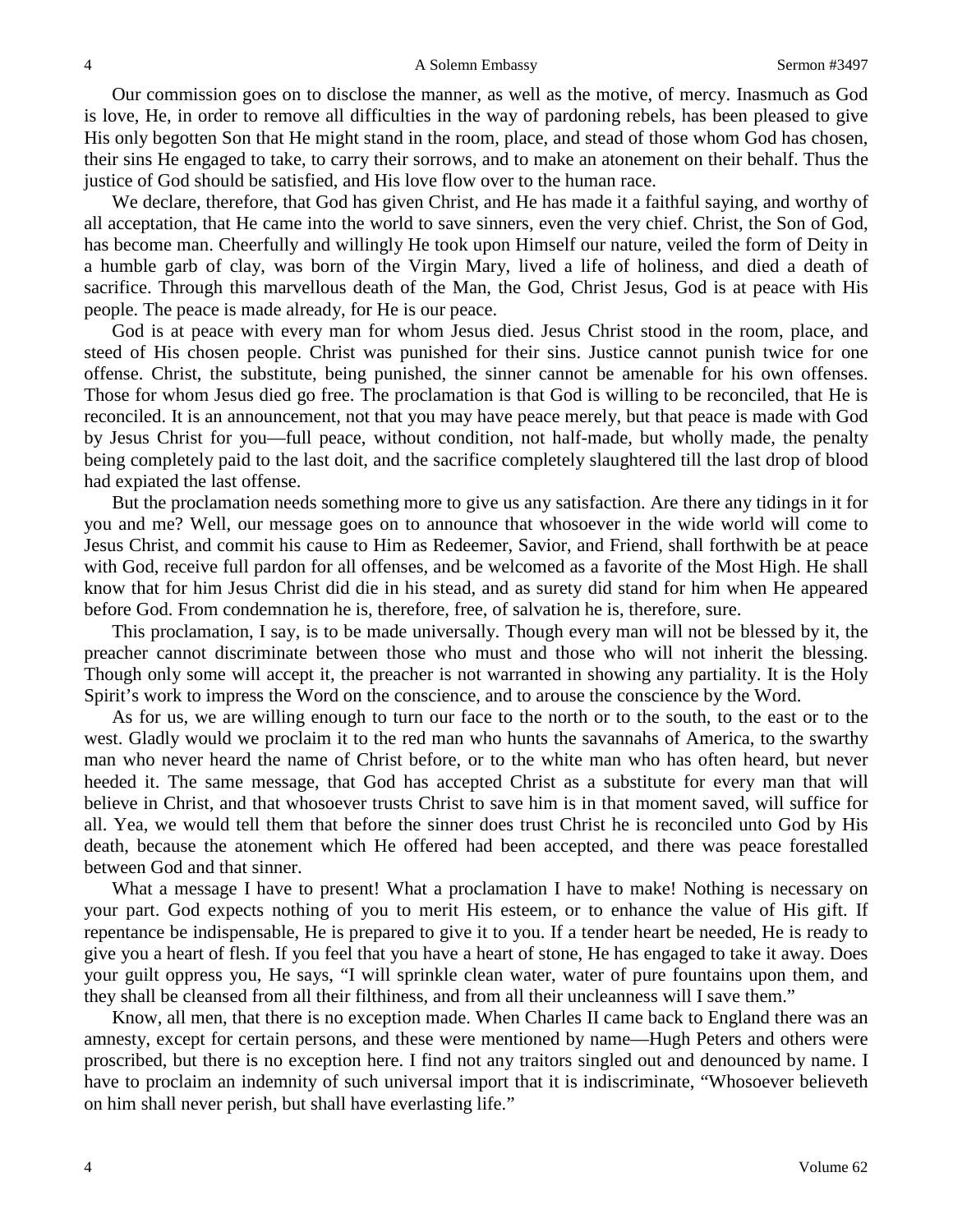#### Sermon #3497 **A Solemn Embassy** 5

Moreover, there is no exception made in my commission to any form of sin—unless it be the sin against the Holy Ghost—which carries its own evidence as well as its consequence. Those to whom I now speak, if they feel any drawings of heart towards God have not committed that mortal crime. Murder, theft, forgery, felony, fornication, adultery, and covetousness, which is idolatry—black and hideous as is the catalogue—here is pardon for the whole.

Ransack the kennels, however filthy, rake the slums, however odious, drag out the abominations of the age, however degrading, here is pardon not only possible, probable, but positive. Bring a man here who has stained himself crimson all over with every sort of infamy, though it be not the lapse of an hour, but the habit of a life, yet God is still able to forgive. Jesus Christ is able to save to the uttermost them that come unto God by Him.

I do not know whether you find it very good to hear the proclamation, but I do know that I feel it most gratifying to utter it. Thrice happy am I to have such an announcement to make to rebels. Unwonted hearers, listen to my voice. By what strange chance have yon reckless, heedless, unconverted souls mingled with this throng of worshippers? Not often do you darken the floor of a place of worship. You hardly know how you were led to come in hither. To what depths of sin you have run, to what extremities of iniquity you have gone! You marvel to find yourself in the company of God's people.

But since you are here, give heed to the message, "Thus saith the LORD, I have blotted out like a cloud thine iniquities, and like a thick cloud thy sins. Return unto me, for I am married unto thee. I have given my blood to redeem thee. Return, O wandering child of man; return, return, and I will have mercy upon thee, for I am God, and not man." Having thus opened my commission, I will endeavor to perform—

### **III.** A VERY SOLEMN DUTY.

My text supplies me with a warrant. It says, "As though God did beseech you by us, we pray you in Christ's stead, be ye reconciled unto God." Then it seems we have not merely to read our commission, but we have to beseech you to accept it. Why should we beseech you? Is it not because you are rational creatures, not automata, men not machines. A machine might be compelled to perform functions without persuasion, but the Spirit of God often acts upon the heart of man by the sound arguments and affectionate entreaties of His servants whom He commissions.

We are to beseech you because your hearts are so hard that you are prone to defy God's power and resist His grace. Therefore, we pray you to put down your weapons. We are to beseech you because you are unbelieving and will not credit the tidings. You say it is too good to be true that God will have mercy on such as you are. Therefore, we are to put our hand on you, to go down on our knees to you, and to beseech you not to put away this blessed embassy.

We are to beseech you because you are so proud and self-satisfied that you will sooner follow your own righteousness and cling to your own works, than accept a peace already and freely proffered to you. We are to beseech you because you are careless. You give little heed to what is spoken, you will go your way and forget all our proclamations, therefore, are we to press you urgently, instantly, importunately, and to beseech you as when a mother pleadeth for her child's life, as when a condemned criminal beseeches the judge to have pity on him, so are we to beseech you.

I think I never feel so conscious of my own weakness as when I have to ply you thus with exhortations. Oh! there have been a few times in my ministry when I could with flowing eyes beseech you to be reconciled to God, but these dry eyes of mine are not so often fountains of tears as I could wish. We need such a one as Richard Baxter to dilate upon this last part of the text. Perhaps we could handle the former part better than he, but he could handle this last far better than we can.

Oh! how he would have summoned you by the terrible reality of things to come! With what glaring eyes and seething words he would say, "Oh! men, turn ye, turn ye, why will ye die? By the need of a Savior you will feel in the pangs of parting life, when the pulsings shall be few and feeble, till with a gasp you shall expire, by the resurrection when you will wake up, if not in His likeness, to everlasting shame and contempt, by the judgment seat, where your sins shall be published, and you shall be called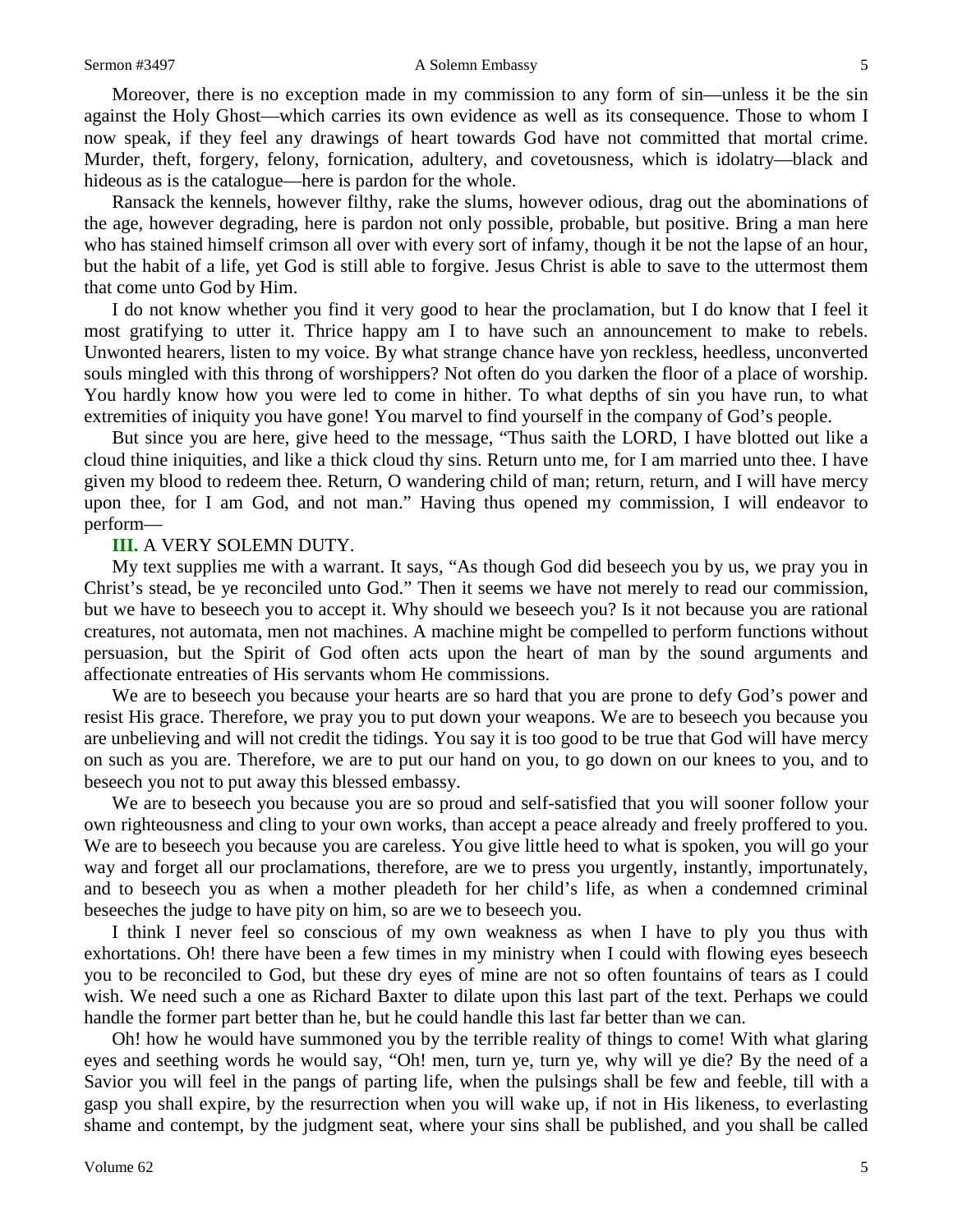to account for the deeds done in the body, by the dread decree which casteth into the pit forever those that repent not, by the heaven you will lose, and by the hell into which you will fall, by eternity, that dread eternity whose years never waste, by the wrath to come, the burning indignation of which shall never cool, by the immortality of your own souls, by the perils you now run, by the promises you despise, by the provocations you multiply, by the penalties you accumulate, we do beseech you to be reconciled to God."

Fly to Jesus. Call upon His name. Trust Him, His word, His work, His goodness and His grace. This is the way of reconciliation. Bow the knee and kiss the Son. We do conjure you to do so. Acquaint yourselves now with God and be at peace with Him. My text hangs like a crushing weight upon my soul at this moment. It is awful in its grandeur, and it is majestically full of divine love. I must read the words again in your hearing. Oh! that the sense might break in on your understanding!

We are to beseech you as though God did beseech you, and we to do it in Christ's stead. You see God speaks when His ambassadors speak. I wonder, oh! I wonder, whether I have brain enough to compass the thought of how God would beseech you to be reconciled! 'Tis the Father's own selfpleading with His prodigal son.

Can you imagine the father in the parable going after his son, and finding him, in rags feeding swine? Can you conceive him saying, "My son, my dear son, come back! come back and I will forgive you all!" You think you hear that son saying to his father "Get you gone, I will not hear of it," till his father says, "My dear son, why will you prefer the company of swine to your father's house? Why will you wear rags when you might be clothed in the best robe? Why will you starve in a far-off country when my house shall be full of feasting on your return?"

What if that son should utter some indignant word and tell his father to his face he never would go back! Oh! I think I see the venerable, loving man falling on his son's neck and kissing him, in his filth just as he is (for "the great love wherewith he loved us when we were dead in trespasses and sins!") and he says to the rebel that insults him and resents his tenderness, "My dear son, you must come back, I must have you, I cannot be without you. I must have you, come back!"

In such a style we ought to plead with men. Ah! then, I cannot plead with you as I would. As though God Himself, your offended Maker, came to you now as He did to Adam in the cool of the day, and said to you, "Oh! return to me, for I have loved thee with an everlasting love," even so, as though God spoke, would I woo you, ye chiefest sinners, to return to Him.

You know, dear friends, that the great God did send another ambassador, and that great ambassador was Christ. Now the apostle says that we, the ministers, are ambassadors for Christ in Christ's stead. Christ is no more an ambassador, He has gone to heaven, we stand in His stead to the sons of men, not to make peace, but to proclaim it. What! am I then to speak in Christ's stead! But how can I picture my Lord Jesus standing here? Alas, my imagination is not equal to the task. Would that I had sympathy enough with Him to put myself in His case so as to use His words.

Methinks I see Him looking at this great throng as once He looked at the inhabitants of Jerusalem. He turns His head round to these galleries, and about on yonder aisles, and at last He bursts into a flood of tears, saying, "How often would I have gathered thy children together as a hen gathereth her chickens under her wings, and ye would not." He is choked with tears, and when He has paused a moment, He cries, "Come unto me all ye that labor and are heavy laden, and I will give you rest; take my yoke upon you and learn of me, for I am meek and lowly of heart, and ye shall find rest unto your souls; a bruised reed I will not break, nor quench the smoking flax."

Again, I think I see Him, as He looks at you again, and when He observes some hearts so obdurate and hard that they will not melt, He unwraps His mantle, and exclaims, "See here." Do you mark the gash in His side? As He lifts His hands and shows the nail-prints, and points downward to His pierced feet, He says, "By these, my wounds, which I endured when suffering for you, O My people, return unto Me, come, bow at My feet, and take the peace which I have wrought out for you. Oh! be not faithless, but believing! Doubt no longer! God is reconciled! Tremble no more! Peace is established. Toil no more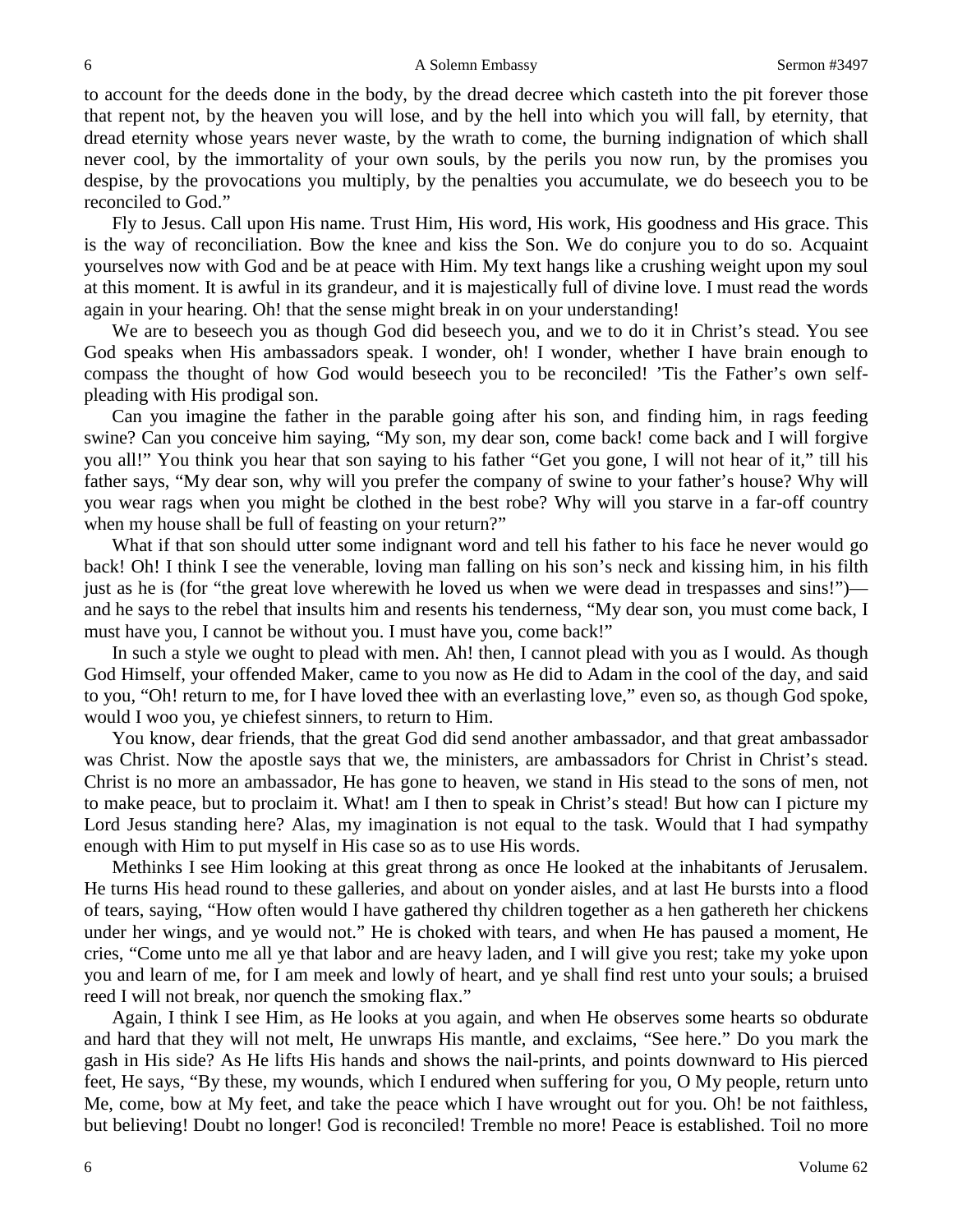at the works of the law, cling not to your own doings. Cease to consult your feelings. It is finished. When I bowed My head upon the tree, I finished all for you. Take salvation, take it now! Come to Me, come now to Me just as you are."

Alas! this is but a poor representation of my Lord and Master. I could wish myself laid among the clods of the valley, sleeping in my grave, rather than that I should be so poor an ambassador. But, Lord, wherefore didst Thou choose Thy servant, and why givest Thou this people still to hear his voice, if Thou wilt not more mightily enable him to plead with men. I have no more words, oh! let these tears plead with you. I feel that I could freely give my life if it would avail for the saving of your souls. Fain would I meet a martyr's death, if you would be persuaded thereby to come to Christ for life.

But oh! sinners, no pleading of mine will ever prevail if the pleading of Christ prove ineffectual with you. To each one of you, a distinct proclamation of salvation is addressed. Whosoever among you will believe that Christ died, and that He is able to save you, and will trust your soul upon what He did, shall be saved. Oh! why reject Him? He will not hurt nor harm you. Do lay hold of this good hope, for your time is short! Death is hastening on, eternity is near! Do lay hold of it, for hell is hot, the flames thereof are terrible! Lay hold of it, for heaven is bright, and the harps of angels are sweet beyond compare! Lay hold of it. It shall make your heart glad on earth, it shall charm away your fears and remove your griefs! Lay hold of it! It shall bear you through Jordan's billows, and land you safe on Canaan's side.

Oh! by the love of the Father, by the, blood of Jesus, by the love of the Spirit, I beseech you, sinner, believe and live! By the cross and the five wounds, by the agony and bloody sweat, by the resurrection, and by the ascension, sinner, believe and live! By every argument that would touch your nature, by every motive that can sway your reason or stir your passions, in the name of God that sent me, by the Almighty that made you, by the Eternal Son that redeemed you, by the gift of the Holy Spirit, sinner, I command you, with divine authority to sanction my vehemence, that ye be reconciled to God through the death of His Son! And—

## **IV.** WHAT THEN?

When we have answered this question we shall have done. What then? Are there not some of you with whom this peace is made at this good hour? I will go back and tell my Master so. Then there shall be fresh ratifications between you and Him. The angels will hear of it, and they will strike their harps anew to sweeter lays than they have known before.

Others there are of you that will not be reconciled. I must have an answer from you. Do you hesitate? Do you delay? Do you refuse? You shall never have another warning, some of you! No tears of pity shall be wept for you again, no loving heart shall ever bid you come to Christ again—I must have your answer now. Yes or no. Wilt thou be damned or not? Wilt thou be saved or not? I will not have thee say, "When I have a more convenient season I will send for thee." Sinner, it cannot be a more convenient one than this. This is a convenient place, it is God's house. It is a convenient time, it is the Lord's day.

Now, sinner, wilt thou be reconciled, restored, forgiven? "Wilt thou be made whole?" said Jesus, and I say the same to thee, "Wilt thou be made whole?" Do you say, "No"? Must I take that for an answer? Mark you, sinner, I have to tell my Master. I must tell Him when I seek the closet of the King tonight, I must tell Him your reply that you would not. What then remains for an ambassador to do when he has spoken to you in the name of the Sovereign?

If you will not turn, we must shake off the dust of our feet against you. I am clear, I am clear, of the blood of you all, I am clear. If you perish, being warned, you perish wantonly. The wrath cometh upon you, not on him who, to the best of his power, has told his Master's message. Yet again, I beg you to accept it. Do you still say no? The white flag will be pulled down. It has been up long enough. Shall I pull it down, and run up the red flag now? Shall I hurl threatenings at you because you heed not entreaties?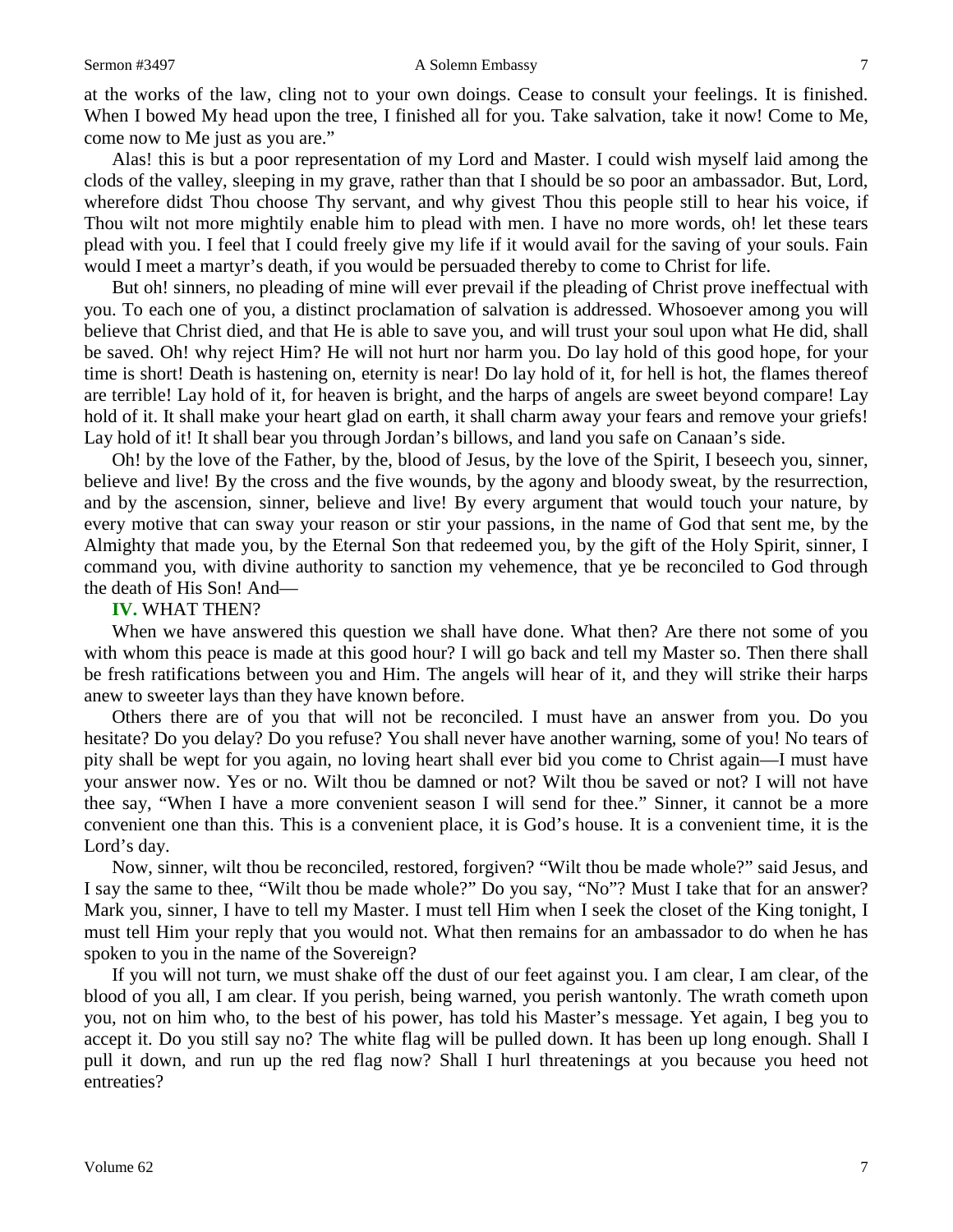*"If your ears refuse The language of His grace, And hearts grow hard like stubborn Jews, That unbelieving race, The Lord in anger drest, Shall lift His hand and swear, Ye that despised My promised rest Shall have no portion there."*

But no, I cannot pull it down, that white flag! My heart will not let me do so, it shall fly there still, it shall fly there as a sign and a symbol of the day of grace. Mercy is still held out to you. But there is one coming—I can hear his footsteps—who will pull down that white flag. The vision haunts my eyes. That grim, heartless skeleton whom men call Death will rend the white flag from its place, and up will go the blood-red flag, with the black escutcheon of the thunderbolts.

Where are you then, sinners? Where will you be then? You shudder at the thought. He lays his hand on you. There is no escape. Oh! turn ye, turn ye, turn ye! Come and welcome, sinner, come now while you are welcome. 'Tis love invites you. Jesus stretches out His hand to you all the day long. He has stretched out His hands to a rebellious, and a gainsaying generation. Do not say, "I will think of it," but yield to His love who around you now the bands of a man doth cast. Do not make a resolution, but commit yourself to the good confession.

Now, even now, may sovereign grace constrain, and irresistible love draw you. May you believe with your heart, may you record your profession at once. Before you close your eyes in sleep, just as you would wish before your eyes are closed in death, may you be at peace with God. I pray God, as I entreat you, that this may come to pass, for His Son, Jesus Christ's sake. Amen.

## **EXPOSITION BY C. H. SPURGEON**

## *LUKE 18:31-43*

**Luke Chapter 18. Verses 31-34.** *Then he took unto him the twelve, and said unto them, Behold, we go up to Jerusalem, and all things that are written by the prophets concerning the Son of man shall be accomplished. For he shall be delivered unto the Gentiles, and shall be mocked, and spitefully entreated, and spitted on: and they shall scourge him, and put him to death: and the third day he shall rise again. And they understood none of these things: and this saying was hid from them, neither knew they the things which were spoken.*

It would be hard to imagine our Lord speaking more plainly. He tells them of His sufferings in detail—describes exactly what happened. But their thoughts did not run that way, and when you are not expecting a thing, it little matters how very plainly you may be told of it. You are doting upon something else, and therefore, you do not readily perceive the meaning.

You know how, when you are expecting to hear a thing said, you can hear it even at a great distance, or think you hear it, from the very motion of the man's lips. But if he should say something clean contrary to what you expect, then you do not so readily hear. And these disciples of our Lord were looking to see Him made a king, and they could not comprehend that the only crown He was to have would be one of thorns, and that the homage paid to Him would be to be scourged and to be spat upon. They did not understand.

And do not you think that the run of our thoughts sometimes may be so contrary to divine truth that we may not be able to understand some very plain things in the Bible, which are only difficult to us because our thoughts are not yet running that way? And when one day we shall be more completely cleansed from the grossness of this world, many a riddle will become plain enough to us.